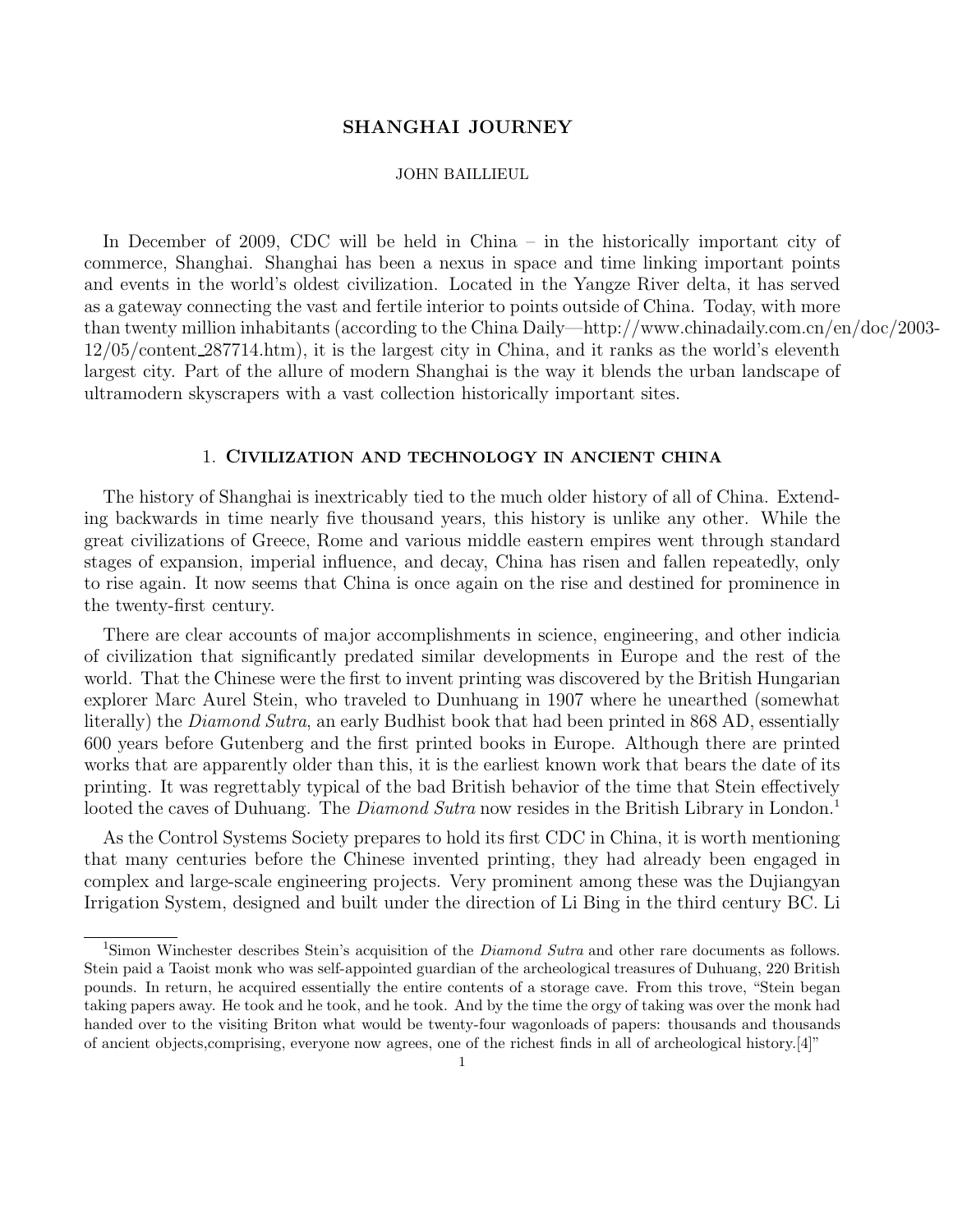Bing was appointed by the court of the Qin Kingdom<sup>2</sup> as a local governor in Sichuan province toward the end of the Warring States Period (475-221 BC) What he undertook was arguably the largest public works project in recorded history up to that time. There was a twofold problem related to regularly occurring floods in the region. The Min River overflowed its banks, causing widespread devastation pretty much on a yearly basis. At the same time, the river was needed as a route for military transport as the Qin government sought to solidify its control over the region. Li Bing had the extremely clever idea of building a spillway and storage dam to divert excess river water when needed. To realize the idea, he needed to cut through a massive amount of rock. The project was begun in 242 BC, more than a thousand years before Chinese Taoist monks invented gunpowder in the ninth century AD. To break through the mountain, Li Bing had his work crews "burn piles of hay on the surface of the rocks to make them hot, and then pour cold water to cool them down rapidly," letting the rapid contraction cause them to fracture. ([4]) It took Li Bing fourteen years to complete the Dujiangyan Irrigation project. The accomplishment is stunning, given the primitive tools he had to work with. It is no less remarkable that the system has remained in continuous operation and continues to function at the present time.<sup>3</sup>

#### 2. HISTORIC SHANGHAI

Against the backdrop of such early developments, the history of Shanghai itself unfolds. During the period of the Western Han dynasty, around 100 BC, China established a trade route from Asia to the Mediteranean that enabled the transport of goods—especially luxuries like silk and other fabrics. For many centuries, what become known as the Silk Road was the primary means by which goods and ideas were exchanged with Europe and the Middle East. Thus it was not until the late European middle ages that sea trade became a widely used alternative to the Silk Road, and coastal settlements like Shanghai were transformed from fishing villages into centers of commerce. Shanghai was officially upgraded from the status of fishing village to market town in 1074 by the Government of the Northern Song Dynasty, and it's stature was increased to that of a county in 1292. ([1]) The Chinese rendering of Shanghai is



The first character "shang" means "on", and the second, "hai," means "sea." Before the time of the Song Dynasty (See Table.), Shanghai was literally on the East China Sea, but after several sea dikes were constructed, the coast receded to the east. From the thirteenth century to the present, the sea coast has not been visible from Shanghai, and visitors to China have been

<sup>2</sup>The Qin dynasty (as opposed to the Qin Kingdom) was in power only a short time, from 221 to 207 BC. It was enormously important, however, and the word China is in fact derived from the word Qin. The first Qin Emperor, Qin Shi Huang, was also the first emperor of China. Prior to the Qin Dynasty, Chinese rulers had been called kings.

<sup>&</sup>lt;sup>3</sup>At this writing, a good photo of part of the system may be found at http://en.wikipedia.org/wiki/Image:Dujiang Weir.jpg.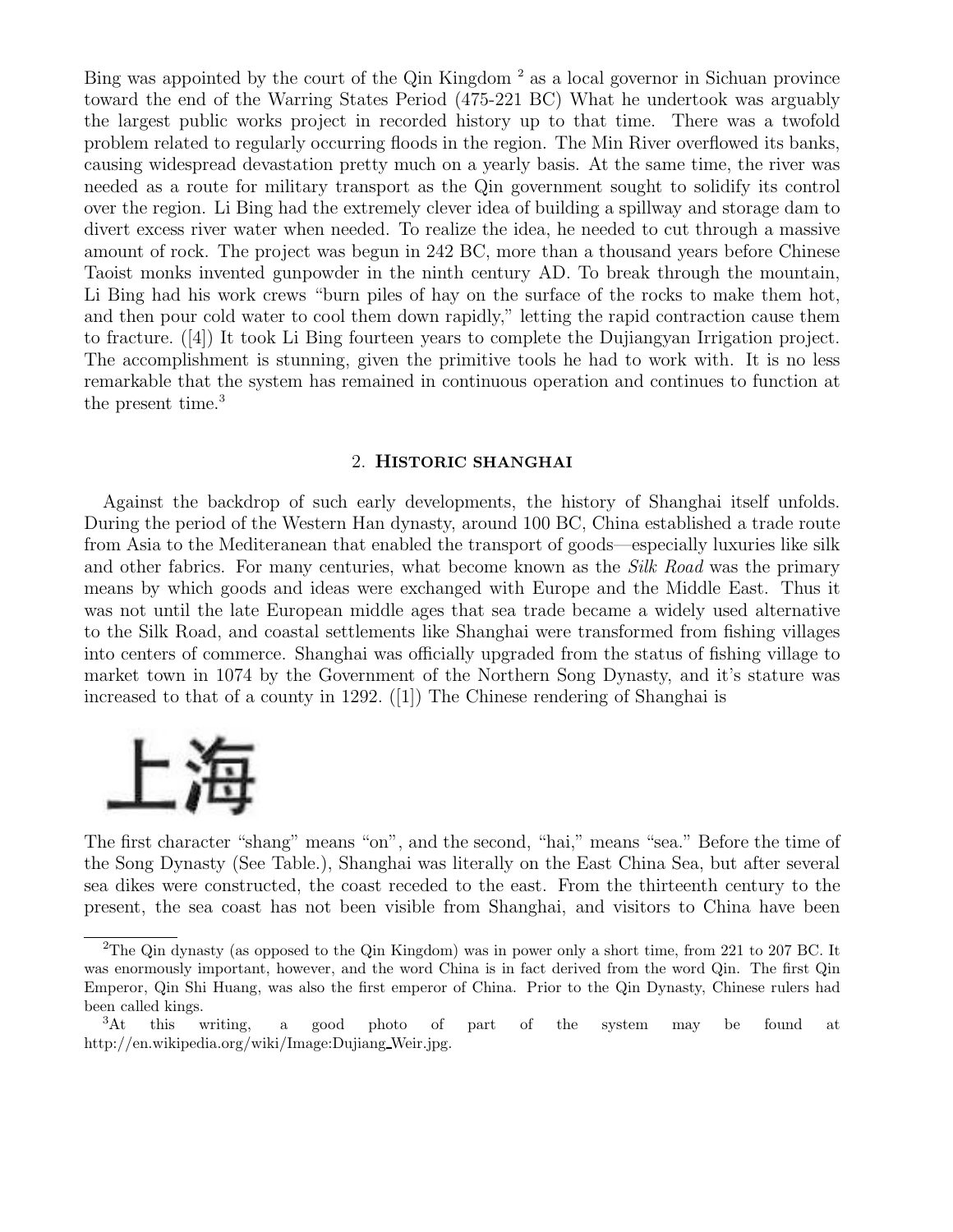reminded of the ocean's proximity only by the constant stream of ships that ply the local river ways.

| States, Kingdoms, and Dynasties of China |                       |                |
|------------------------------------------|-----------------------|----------------|
|                                          | Xia Kingdom           | 2000-1520 BC   |
|                                          | Shang Kingdom         | 1520-1027 BC   |
|                                          | Western Zhou          | 1027 -771 BC   |
|                                          | Eastern Zhou          | 771-221 BC     |
| FIRST UNIFICATION                        | QIN                   | 221-207 BC     |
|                                          | <b>WESTERN HAN</b>    | 206 BC - 9 AD  |
|                                          | Xin interregnum       | $9 - 25$ AD    |
|                                          | <b>EASTERN HAN</b>    | $25 - 220$ AD  |
| <b>First Partition</b>                   | Three Kingdoms        | $220 - 265$ AD |
| <b>SECOND UNIFICATION</b>                | <b>WESTERN JIN</b>    | $265 - 316$ AD |
|                                          | <b>EASTERN JIN</b>    | 317-420 AD     |
| Second Partition                         | Southern Song         | 420-478 AD     |
|                                          | Southern Qi           | $479 - 501$ AD |
|                                          | Southern Lian         | $502 - 556$ AD |
|                                          | Southern Chen         | $557 - 588$ AD |
|                                          | Northern Wei          | 386-553 AD     |
|                                          | Eastern Wei           | 534 - 549AD    |
|                                          | Western Wei           | 535-557 AD     |
|                                          | Northern Qi           | $550 - 577$ AD |
|                                          | Northern Zhou         | 577 - 588 AD   |
| THIRD UNIFICATION                        | SUI                   | 580-618 AD     |
|                                          | <b>TANG</b>           | $618 - 907$ AD |
| Third Partition                          | <b>Five Dynasties</b> | 907-960 AD     |
|                                          | Ten Kingdoms          | $907 - 979$ AD |
| FOURTH UNIFICATION                       | SONG                  | 960 - 1279     |
|                                          | <b>LIAO</b>           | 916-1125 AD    |
|                                          | <b>WESTERN XIA</b>    | 1038-1227 AD   |
|                                          | $JIN$ (Tartar)        | 1115-1234 AD   |
|                                          | YUAN (Mongol)         | 1279-1368 AD   |
|                                          | <b>MING</b>           | 1368-1644 AD   |
|                                          | QING                  | 1644-1911 AD   |
|                                          | REPUBLIC OF CHINA     | 1911 -1949 AD  |
|                                          | PEOPLE'S REPUBLIC     | 1949 - Present |

# TIMELINE

—Source: Simon Winchester, [4]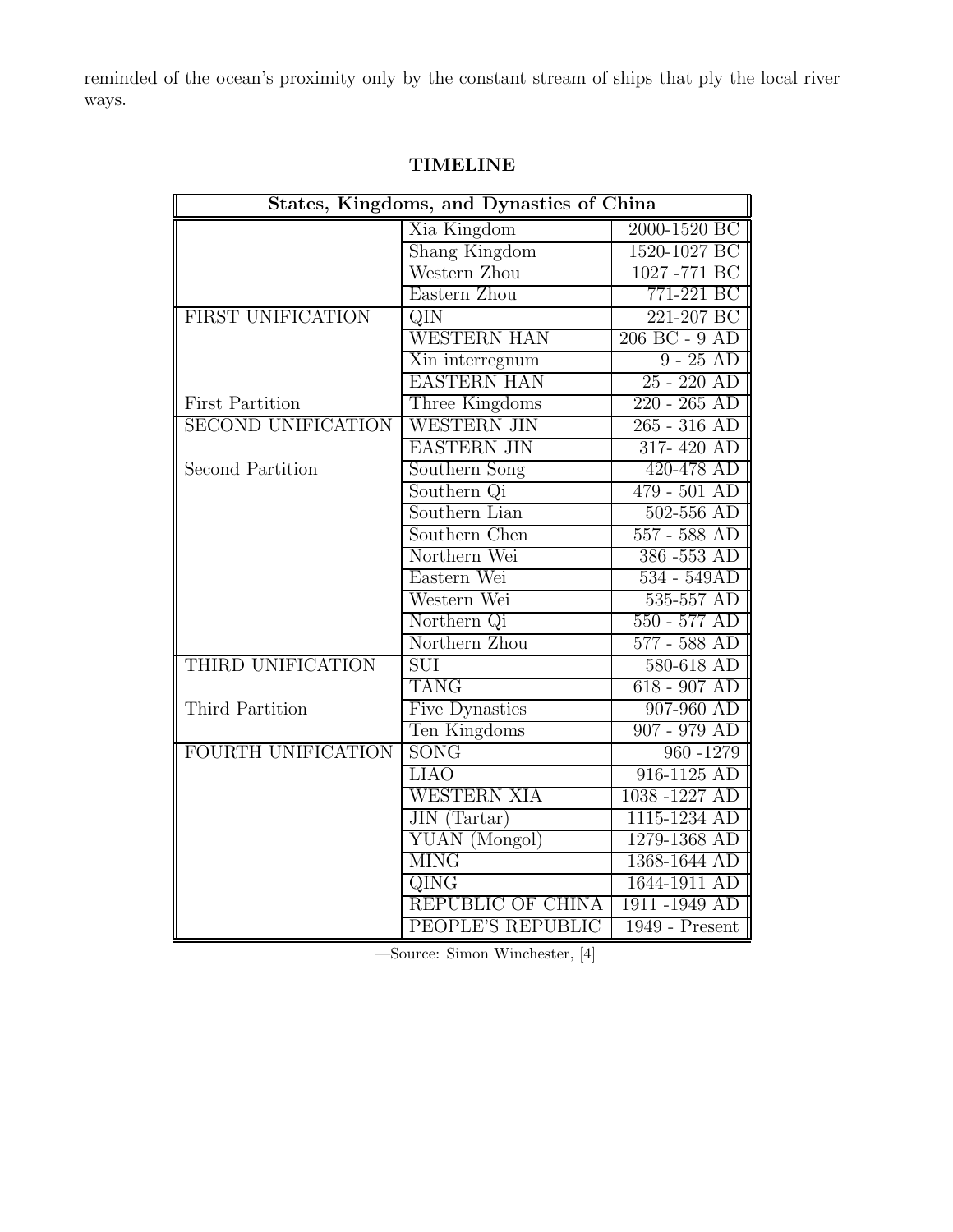As the above examples illustrate, by the time Shanghai became more than a fishing village, the larger China had developed a culturally and technologically advanced civilization that led the world in many ways. From its initial emergence as a center of water-borne commerce, Shanghai's growth and development was alternately helped and hurt by changing trade policies of the central Chinese government. In particular, the period of the Ming Dynasty (See the table of dynasties.) was bleak. In the late 1300's and early 1400', official trade policies routed coastal shipping to a different port (Lie He Kou), and waterways that bypassed Shanghai were constructed. A more serious blow to the city was the decision around 1450 to discourage longdistance navigation. One of the great mysteries of Chinese history is tied to the seven voyages of Zheng He between the years 1405 and 1433. These were sponsored by the great Ming emperor Yongle. History seems to be unclear as to the exact extent of Admiral Zheng He's voyages, but they certainly included visits to India, Ceylon (Sri Lanka), the Middle East, and Africa—from which he brought back a giraffe as a gift for the Emperor. Apparently, it terrified the Emperor, and it may have been a contributing factor in the fateful government decision to curtail all longdistance sea voyages. Some extravagant claims have been made about Zheng He reaching the America's, but there is no record of this. Despite the voyages having discovered important water routes and having returned considerable foreign treasure to the Ming emperor, it was decreed in 1424 that all voyages of the treasure ships should be stopped and that no more ocean-going ships should be constructed. Some of the records of Zheng He's journeys were removed from government archives in 1477 and presumably lost. After this, all long-distance voyages were stopped. The Ming maritime trade policies ushered in a 300-year decline in the fortunes of Shanghai. ([1])

While the Ming Dynasty's restrictions on maritime trade took a toll on Shanghai's prosperity and growth, they also coincided with a profound change in China itself. During the waning years of the Ming Dynasty and throughout the Qing dynasty (1644-1911), China's remarkable creativity stagnated. Chinese leadership in technological innovation was surpassed by Western Europe. The question of why the industrial revolution took place in Europe with no participation at all from the historically more creative Chinese has become known as the "Needham Question"—after Joseph Needham ([3]). (A large literature on the Needham Question can be found via  $Google^{TM}$ .) Needham's question drove the research and writing of his magisterial 15,000 page, twenty-four volume *Science and Civilization in China*<sup>4</sup>, and although he discusses it at some length in his volumes, he went to his grave without an answer. There is ongoing debate, with some scholars arguing that the Needham Question is less interesting than the more positively posed question of why the industrial revolution did occur in Europe at this time. One of my Chinese colleagues believes that China may have stagnated under the oppressive weight of political corruption that was rampant in the Qing Dynasty.

Because he died in 1995, Joseph Needham he was unable to witness the enormous extent of the changes that have occurred in modern China. I am envious of colleagues who were able to visit Chine before and immediately after the Cultural Revolution, because they saw the baseline in terms of which contemporary China can best be understood. On numerous recent China trips with colleagues who are helping to organize the 2009 Conference on Decision and Control, I have seen the phenomenal year-to-year growth that is propelling China from the Third World

<sup>&</sup>lt;sup>4</sup>A compelling account of Needham's research on China and his lifetime of writing the book is given in Simon Winchester's recent book [4].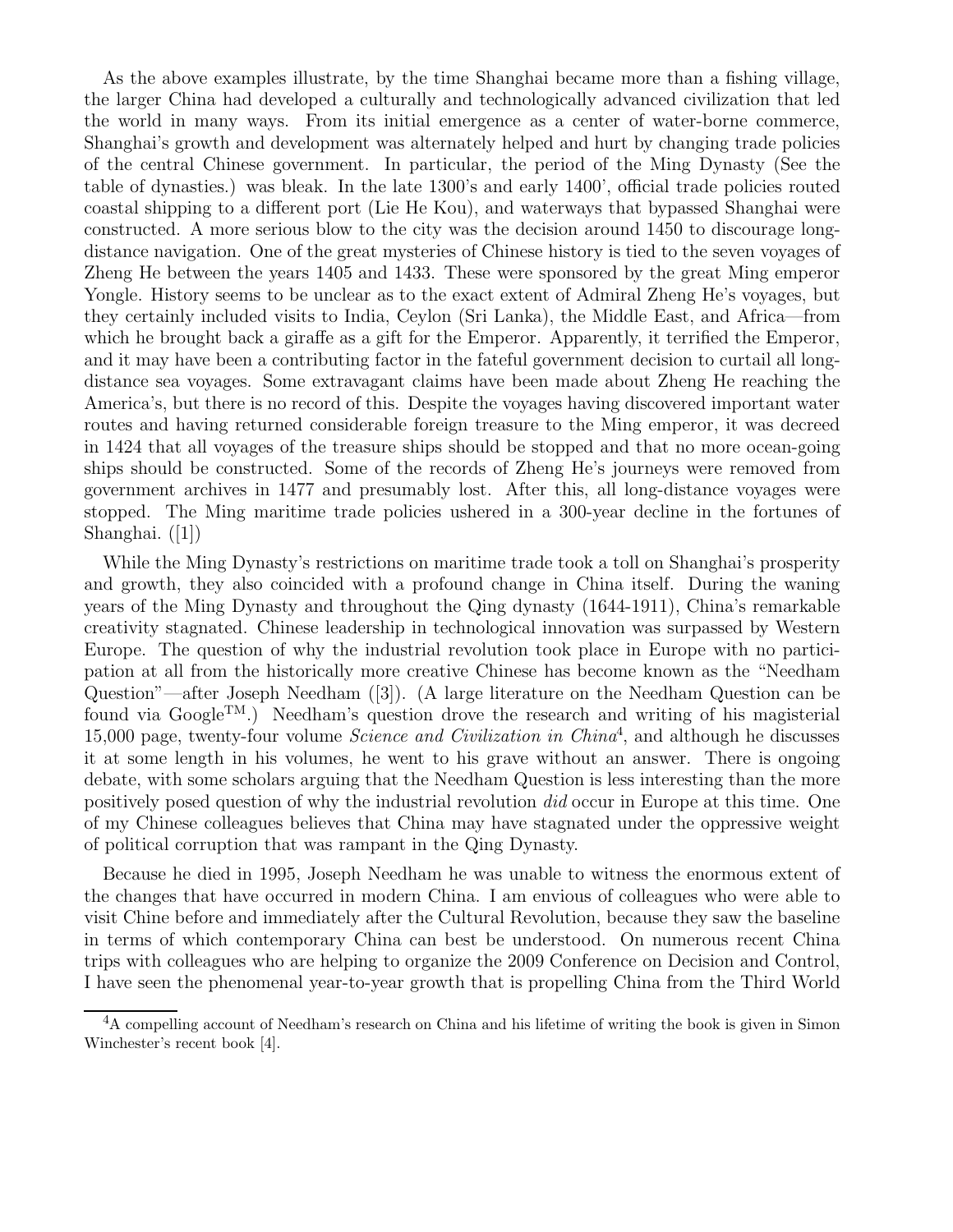toward the top of the First World in only a few decades. The natural follow-on to the Needham Question is "Will China now re-emerge as the world's leading civilization?"

#### 3. SHANGHAI TODAY

Modern Shanghai embodies and reflects all aspects of China's resurgence.<sup>5</sup> It is a huge and rapidly growing metropolis. The "natural" population growth in Shanghai—i.e. the population growth due to new births—was negative for many years, but at the same time, the growth due to immigration was remarkably high—reaching 23% between 1990 and 2000. The rate of new construction is also extraordinary, and visitors who return to Shanghai after only a year's absence may become disoriented by the presence of so many buildings that did not exist at the time of their previous visit. The energy and vitality that one feels today in China's largest city is breathtaking.

When I first visited China, I was struck by the large number of icons venerating Mao Zedong virtually everywhere I went. It is fair to say that Mao remains a controversial figure, but the extent to which he is revered in modern China is huge. One finds statues, commemorative plaques, books, portraits, and everywhere in the streets there are people selling Chairman Mao watches for 100 yuan—or whatever you manage to negotiate. The Chinese are well aware of the lethal hardships suffered by millions during the Great Leap Forward and later during the Cultural Revolution. Nevertheless, Mao is regarded as a modern liberator of China. It was his leadership that allowed the Chinese to throw off the shackles of European colonialism and the systemic corruption that was entrenched from the Qing dynasty.

Shanghai played an important role in much of the important transformations that have taken place in modern China. It was probably no accident that the first Congress of the Chinese Communist Party (CPC) was held in Shanghai (from July 23-31, 1921). The location of this secret meeting has become a shrine, and it is certainly an interesting tourist site. The building and the area around it have been opulently restored. To enhance it's attractiveness, government officials decided to surround the site with amenities that would be universally attractive to wealthy foreign tourists and an increasingly prosperous local population as well. Thus, the original meeting-place at 76 Xing Ye Lu sits at the edge of a cluster of shops and restaurants known as Xin Tian Di ("New Heaven and Earth"). The old meeting site has undergone a great deal of renovation since I first visited in 2003. A visitor will see beautifully recreated life-scale models of the early meetings and old movies of the turbulent years of Japanese occupation and subsequent conflict with the Chinese Nationalists. The visitor will also find nicely framed posters containing a good deal of historical propaganda. After indulging in this carefully scripted history of proletarian struggle, you can go merely around the corner to purchase a Cartier watch and then sit down in an elegant restaurant to enjoy exquisite fusion cuisine with a bottle of expensive European or Australian wine.

 $5T$ oday, with a land area covering 6,340 square kilometers and a population of 18 million people, Shanghai has become the largest economic center in China and an important port city. It has maintained a GDP growth rate of over 10 percent in the last 11 years. More than 100 foreign countries and regions have investments in some 30,000 local projects, taking advantage of the 74 deep-water berths and 20 international container piers at the Shanghai Port. The Yangshan International Deep Water Port that is currently under construction is expected to give a modern twist to the port city. Hongqiao and Pudong International airports link Shanghai with 141 cities in 29 foreign countries and regions everyday.—Source: The website of the Office of the Mayor of Shanghai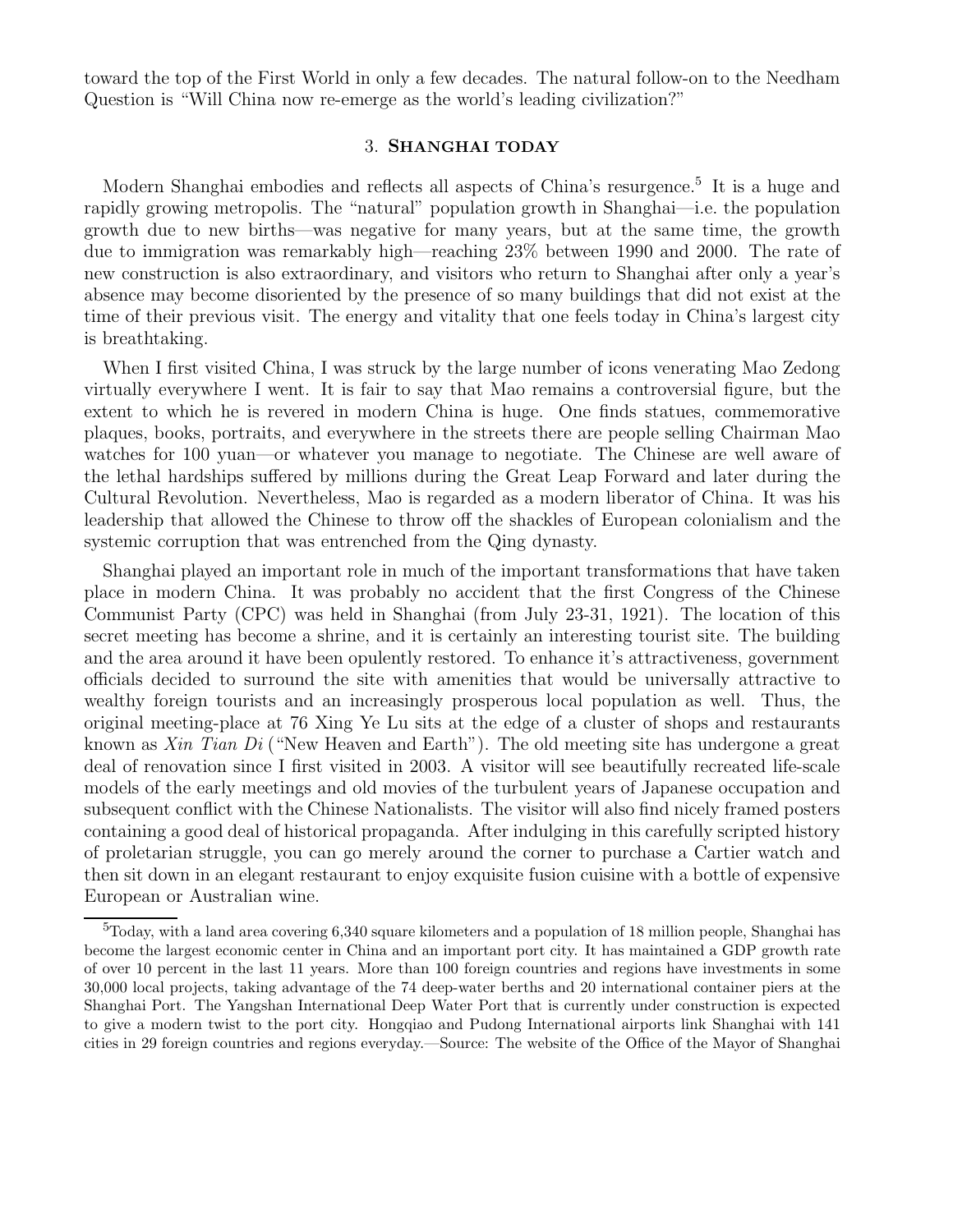#### 4. CITY SIGHTS AND NEIGHBORHOODS

There is so much to see in China's largest city that it is hard to make the necessary choices of what to leave out of a short article like this. With difficulty, I shall exercise restraint and describe only things with which I have had personal experience. I refer to the many guidebooks for more information.

#### . The Shanghai Ghetto

The Shanghai ghetto was situated in the Hongkou District of Japanese-occupied Shanghai, where about 20,000 European Jews sought refuge from Nazi persecution during World War II. Some reminders of the period can still be found, such as the Ohel Moishe Synagogue now located at No.62, Changyang Road. Built by Russian Jews in 1907, this served as a refugee meeting place throughout the war years. The hospitality Shanghai showed to Jewish refugees at this time was remarkable in several ways. By the late 1930's, when Jews realized that they were in mortal danger in Europe, most countries in the world, including the United States, would not permit them entry without difficult-to-obtain travel documents. Shanghai was the only place in the world that did not require a visa. That Shanghai proved to be a life-saving refuge for European Jews also depended on the occupying power Japan tolerating their presence. Japan had invaded China in 1937 and although there were many incidents of the Chinese being treated with considerable cruelty, the Japanese largely ignored the Jews of Shanghai. Jews who had been long-time residents—such as those from Russia and Iraq—were ignored, while those who had arrived from places like Germany, Austria, and Poland to escape the Nazi's were labeled "stateless refugees" and forced to live in what became known as the Shanghai Ghetto. The conditions were such that the residents of the ghetto could maintain their traditions and lifestyle, and while life was not easy, everyone survived. A compelling documentary entitled Shanghai Ghetto uses actual film footage of the time to depict on the passage to Shanghai and daily life in the ghetto. It is available from the website http://www.shanghaighetto.com.

#### . The Shanghai Museum and People's Square

For the first-time visitor to China, a clear impression of the extraordinarily rich cultural history of the place is quickly gleaned from a visit to the Shanghai Museum in People's Square. Here one finds exquisite porcelains that are perfectly preserved after many centuries. Indeed, many of the apparently flawless ceramics are more than a thousand years old, and there are early pottery fragments that date to 9000 BC. Early painting, calligraphy, and bronze also abounds, and with one of the most gorgeous museum shops anywhere in the world, the Shanghai Museum must be seen on any visit to Shanghai. Shaped and colored like a copper pot, the Museum is located in the beautiful People's Square, which is a great destination in its own right for those seeking to escape the high-energy bustle of Shanghai's city streets. The address is No. 201 Ren Min Da Dao Shanghai 200003, Phone: (021) 6372-3500.

## . The Shanghai Urban Planning Exhibition Center

Not far from the Shanghai Museum, one can find a similarly impressive edifice that houses the Shanghai Urban Planning Exhibition Center. A question that occurs to all visitors to Shanghai is whether the explosive growth is guided by any kind of a plan, and the exhibits in the Exhibition Center answer the question in a dramatically affirmative way. There is much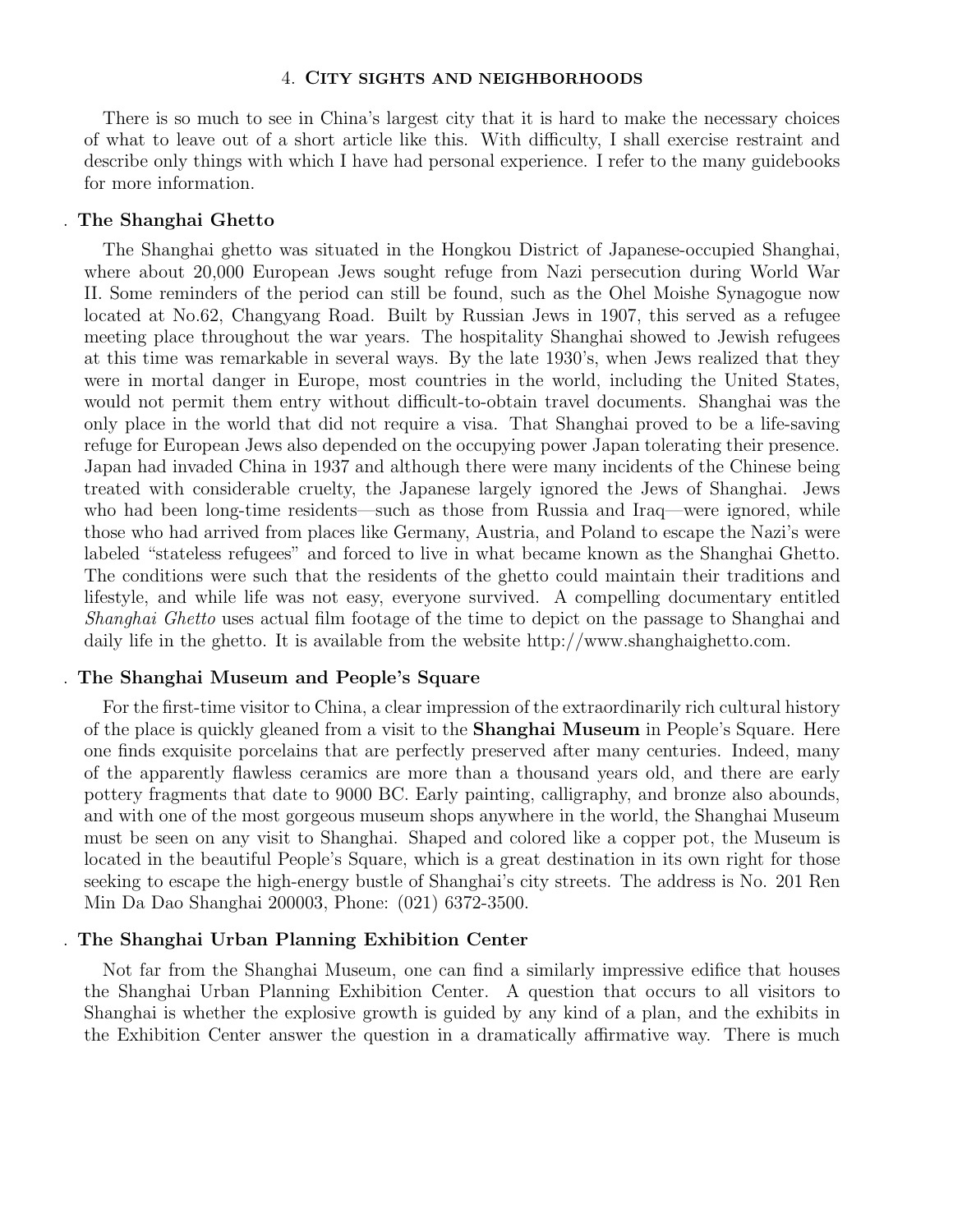to see, but the thing that is so special is the 1000 square meter diorama that is a scale model of what urban Shanghai is projected to be in 2020. It is stunning in its level of detail and is a great place for the first time visitor to get her bearings. The address is 100 Ren Min Da Dao, Shanghai 200003, Phone: (021) 6372-2077. After visiting the Urban Planning Exhibition and the Shanghai Museum, if you have any remaining energy, another place worth visiting in People's Square is the Museum of Contemporary Art.

## . The French Concession, the H.E. Morris Estate, and the Rui Jin Da Sha

European colonial influences can be seen in the architecture and urban design of many neighborhoods in Shanghai. Nowhere is this more true than in the French Concession, where the streets frequently remind me of Paris. Shanghai has been a very tolerant place throughout its history, and one of the most tolerant parts of Shanghai has been the French Concession. (As mentioned above, it is not a coincidence that the first Congress of the Chinese Communist Party was held in the French Concession—in 1921.) H.E. Morris Jr., who inherited the *North* China Daily News upon his father's death in 1920, built an estate in the French Concession because local ordinances allowed him to also build a greyhound track. The 1930s colonial-style mansion was occupied by members of the Morris family until 1952. After Mao Zedong launched the infamous Cultural Revolution in 1966, many of the brutal excesses were directed by Mao's wife Jiang Qing and other members of the infamous *Gang of Four*. Before she was arrested in 1976, Jian Qing found the Morris Mansion to be a comfortable place to live and to conduct the daily business of running the Cultural Revolution. Today the Morris Mansion has become the up-market Rui Jin Hotel, where guest-rooms go for upwards of \$400 per night. The hotel is quite a jewel that is beautifully set in a large urban garden. The address is 118 Ruijin Er Lu Shanghai 200020 China (021) 6472-5222; www.ruijinhotelsh.com.

## . Yu Yuan

Shanghai is not an ancient city by Chinese standards, but there are places where the historical heritage—if not the place itself—is several centuries old. Just south of the city center, bordered by Renmin Lu and Zhongshan Lu is the Yu Yuan Garden. The garden was conceived by Pan Yun Duan, a government official during the Ming Dynasty. Pan apparently built the garden to serve as a retirement gift for his father, who had abdicated his government position so that Pan could take it up. The 20,000 square meter park was laid out in 1559 and completed in 1577. Throughout its history, Shanghai has undergone almost constant rebuilding of everything, and the Yu Yuan Garden is no exception. It has repeatedly fallen into states of neglect and dilapidation—only to be revived and reconstructed. The Garden in its present form is the result of a five-year reconstruction project started in 1956. Much more recently, shopping arcades have been added—using roughly similar architectural design—and a trip to the Yu Garden Shopping Arcade provides the opportunity to buy all sorts of Chinese crafts and recently manufactured antiques. If you go to the area, you should plan time for a visit to the Garden itself. This is accessible by crossing the Bridge of Nine Turnings to arrive at the Garden Gate. Immediately after crossing the bridge, whose turnings are designed to help shed evil spirits, one comes to the Hu Xin Ting Teahouse, the oldest traditional teahouse in Shanghai. A perfect visit to the Yu Yuan complex includes a little shopping, followed by a rejuvenating visit to the Garden, and concluded by traditional Chinese tea.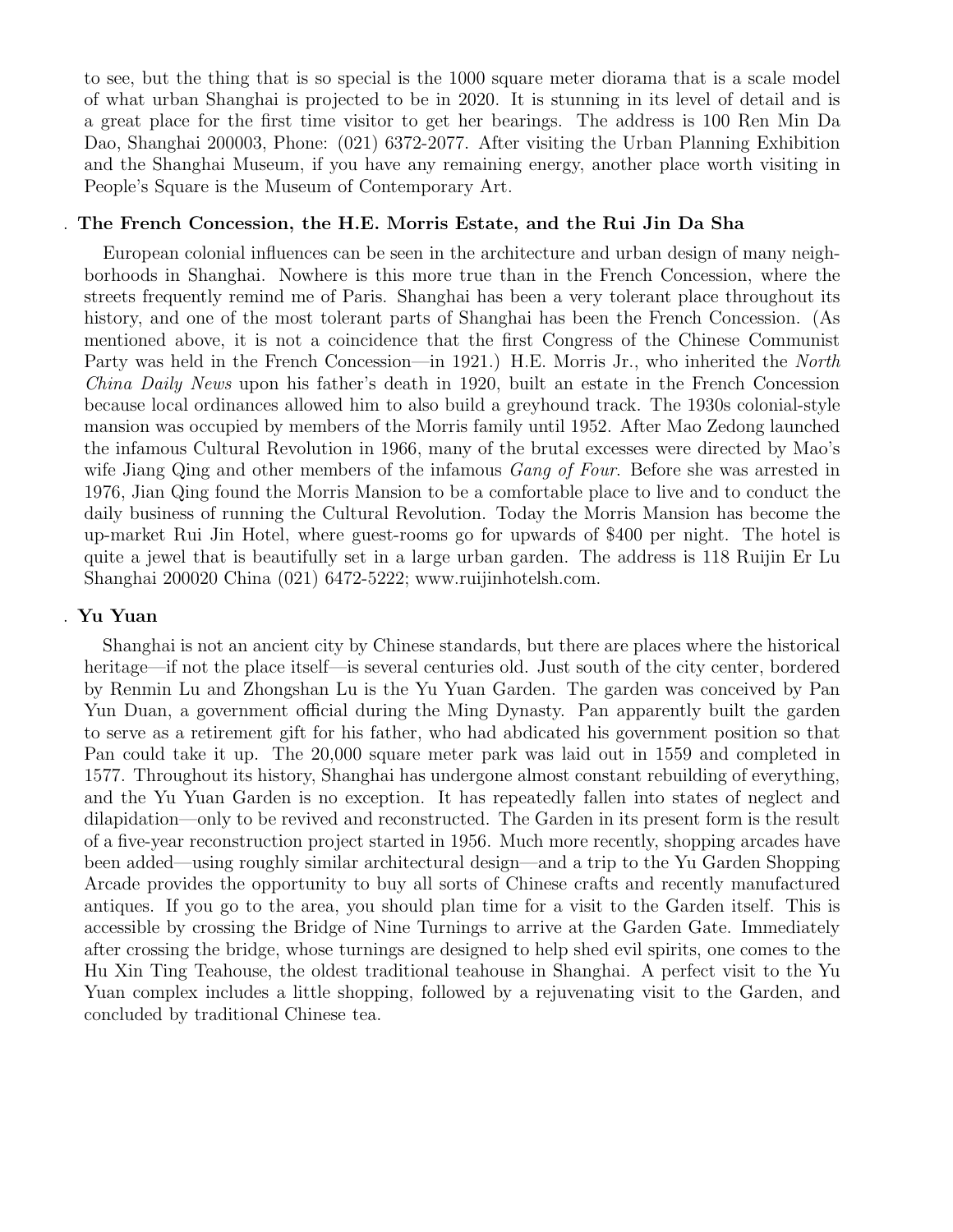# . The Bund

Probably the best known tourist destination in Shanghai is the Bund, which features a string of early twentieth century European style buildings on the west bank of the Huangpu River. Bund is German for confederation, but according to Peter Hibbard, Bund is actually derived from the Hindustani word band, meaning artificial embankment. Prior to the nineteenth century, the Huangpu riverbank was nothing more than a strip of mud. The nineteenth and early twentieth centuries comprised a period of sustained building and development that resulted in the riverbank being replaced by an imposing quay along which more than twenty buildings of European architecture were constructed to house the major colonial financial institutions of the day. Throughout the twentieth century, the buildings along the Bund have defined the signature image of Shanghai. Despite their foreign origin and the fact that they could be seen as symbols of China's humiliation at the hands of Western imperialists, they have all been given heritage plaques by the Shanghai Municipal Government, and zoning rules for the area prohibit construction of the sky scrapers that continue to sprout up throughout other parts of the city. As prosperity has increased in Shanghai over the past few decades, many of the buildings of the Bund have been restored to house upscale retail, restaurants, and other attractions that appeal to tourists and newly prosperous Chinese alike. While Bar Rouge at 18 on the Bund (the former Chartered Bank of India, Australia, and China), New Heights at 3 on the Bund (the former Union Building), and the very fashionable Jean Georges also at 3 on the Bund are as attractive to western tastes as any eating and drinking establishments in the world, the type of restoration they represent has become a topic of heated debate among people who want a voice in the planning of Shanghai's future. It is certainly true that the renovated interiors of building on the Bund bear no resemblance whatever to their design and function of 75 years ago. Nevertheless, these establishments are now an important part of the the good life in Shanghai, and it is ever so pleasant to sip your favorite wine or cocktail and look out on the constant traffic on the Huangpu River and watch the light show of the buildings in Pudong on the far side.

## . The Oriental Pearl TV Tower and the Shanghai History Museum

More than any other contemporary structure, the Oriental Pearl Radio tower is the symbol of resurgent Shanghai. It is open to the public, and many people feel the same need to visit the tower that tourists in New York feel about visiting the Empire State Building. Shanghai is frequently covered by haze, and for this reason, a trip to the upper levels of the tower may prove disappointing. There is also a little too much kitsch on sale for my taste. There is a part of the Tower that really should be seen, however, and this is the Shanghai History Museum located in the base. The Museum emphasizes history of the colonial period from 1860 to 1949, and it features a wide array of artifacts and diorama's of the period. There are recreations of street scenes from all over Shanghai, and one can see images of life as it may have occurred on the Bund, Nanjing Lu, and the streets of the French Concession.

#### . Chinese Hospitality and the World's Most Gracious Hotel

Imagine you have taken a fourteen hour flight from an American gateway city and your plane has just landed at the new multi-biliion dollar Pudong International Airport—about forty-five minutes by expressway from Shanghai. You are met at the airport by a car and driver attached to the Pudong Shangri-La Hotel, and as you leave the city's outskirts and start to negotiate the